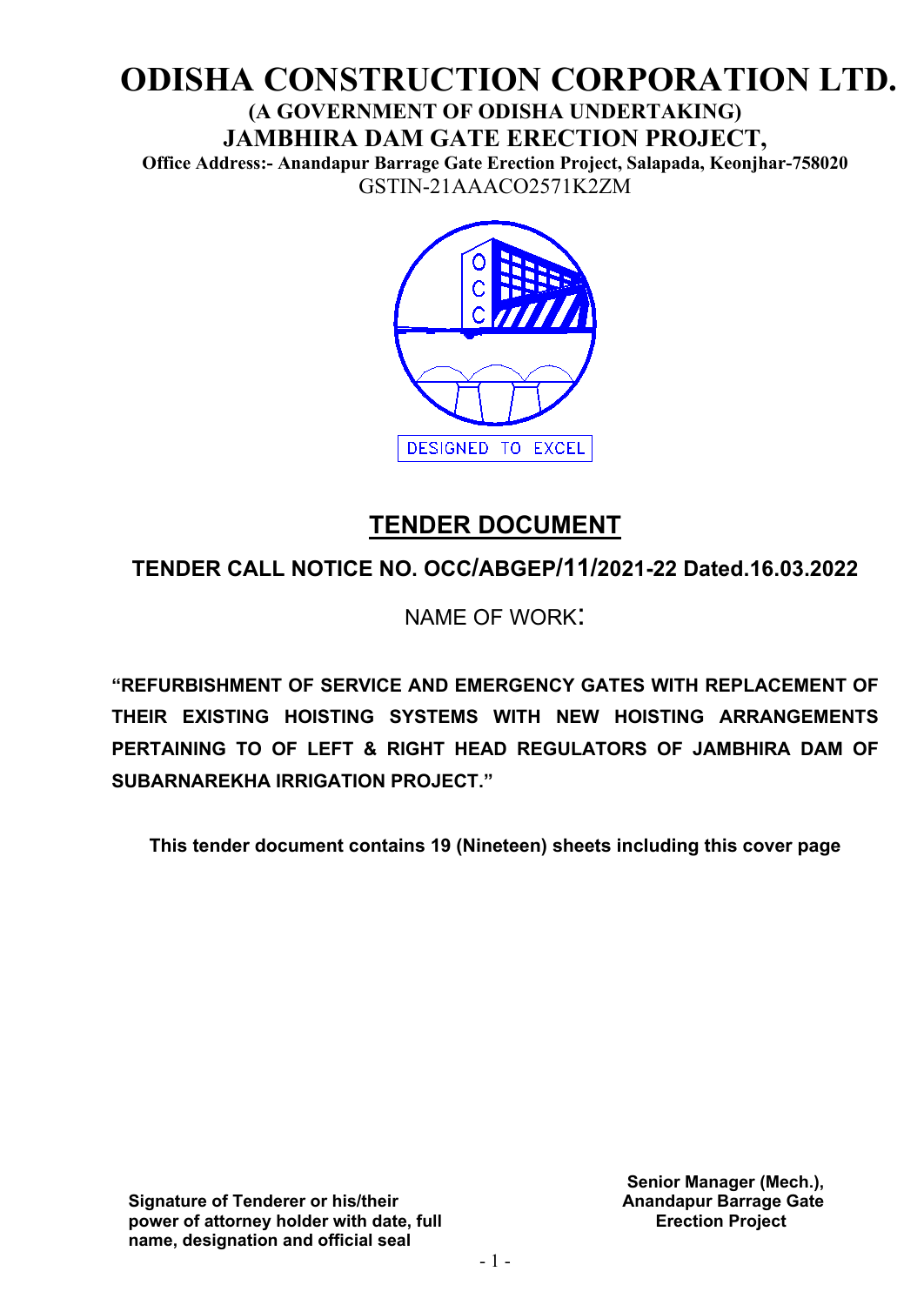# **OFFICE OF THE SENIOR MANAGER (MECH.) ODISHA CONSTRUCTION CORPORATION LIMITED (A GOVT. OF ODISHA UNDERTAKING)**

**JAMBHIRA DAM GATE ERECTION PROJECT,** 

**Office Address:- Anandapur Barrage Gate Erection Project, Salapada, Keonjhar- 758020 \*\*\*\*\*\*\*\*\*\*\*\*\*\*\*\*\*\*\*\*\*\*\*\*\*\*\*\*\*\*\*\*\*\*\*\*\*\*\*\*\*\*\*\*\*\*\*\*\*\*\*\*\*\*\*\*\*\*\*\*\*\*\*\*\*\*\*\*\*\*\*\*\*\*\*\*\*\*\*\*\*\*\*\*\*\*\***

#### **GSTIN-21AAACO2571K2ZM**

#### **Tender Call Notice No. OCC/ABGEP/11/2021-22 Dated. 16.03.2022 Name of work "REFURBISHMENT OF SERVICE AND EMERGENCY GATES WITH REPLACEMENT OF THEIR EXISTING HOISTING SYSTEMS WITH NEW HOISTING ARRANGEMENTS PERTAINING TO LEFT & RIGHT HEAD REGULATORS OF JAMBHIRA DAM OF SUBARNAREKHA IRRIGATION PROJECT."**

1. On behalf of M/s. Odisha Construction Corporation Ltd. ("OCCL"), the Senior Manager (Mech.), Anandpur Barrage Gate Erection Project, Odisha Construction Corporation Ltd., Salapada, Keonjhar -758021 (Odisha) invites sealed tender from the enlisted job-workers of "OCCL" in M-IV & above grade for the following work(s).

| SI.<br><b>No</b> | Name of the work                                                                                                                                                                                                                                                | Cost of tender<br>document +<br><b>CGST</b><br>@9%+SGST<br>$@9\%$ in | <b>Period of</b><br>completion.          | <b>Class</b><br>of job-<br>worker    |
|------------------|-----------------------------------------------------------------------------------------------------------------------------------------------------------------------------------------------------------------------------------------------------------------|----------------------------------------------------------------------|------------------------------------------|--------------------------------------|
| $1_{-}$          | "Refurbishment of service and emergency<br>gates with replacement of their existing<br>hoisting<br>systems with<br>hoisting<br>new<br>arrangements pertaining to left & right head<br>regulators of Jambhira dam of Subarnarekha<br><b>Irrigation Project."</b> | 4,720/-                                                              | 02<br>(Two)<br><b>Calendar</b><br>months | <b>M-IV</b><br>୍ୟୁ<br>above<br>Grade |

- 2. The tender document may be downloaded from OCCL website **[www.odishaconstruction.com](http://www.odishaconstruction.com/)** and non-refundable cost of tender document amounting to Rs. 4,720 /-(Rupees four thousand seven hundred twenty) only inclusive of CGST @ 9 % & SGST @ 9% in shape of Account Payee Demand Draft drawn on any Nationalised/ Scheduled Bank payable at Anandpur only in favour of **Odisha Construction Corporation Ltd**.- **Project Account** may be deposited along with the tender should be valid for **30**(Thirty) days from the date of opening of Tender. Interested tenderders may obtain further information, if any, from the undersigned.
- 3. The tender must be accompanied with Tender security declaration format and should be valid for **90**(Ninety) days from the date of opening of Tender
- 4. The tender must be submitted at the office of the Senior Manager(Mech.), Anandpur Barrage Gate Erection Project, Odisha Construction Corporation Ltd., Salapada, Keonjhar -758020 (Odisha) on or before **3.00 PM** on **29.03.2022** and will be opened on **29.03.2022 at 4.00 PM on same day** in the presence of the tenderers, who may like to be present. If there will be public holiday on the day of receipt & opening of the tenders as specified above, the tender document will be received & opened on the next working day at the same time and venue. The undersigned shall not be responsible for any kind of postal delay. Tenders received without Tender security declaration format will be out rightly rejected.

**Signature of Tenderer or his/their power of attorney holder with date, full name, designation and official seal**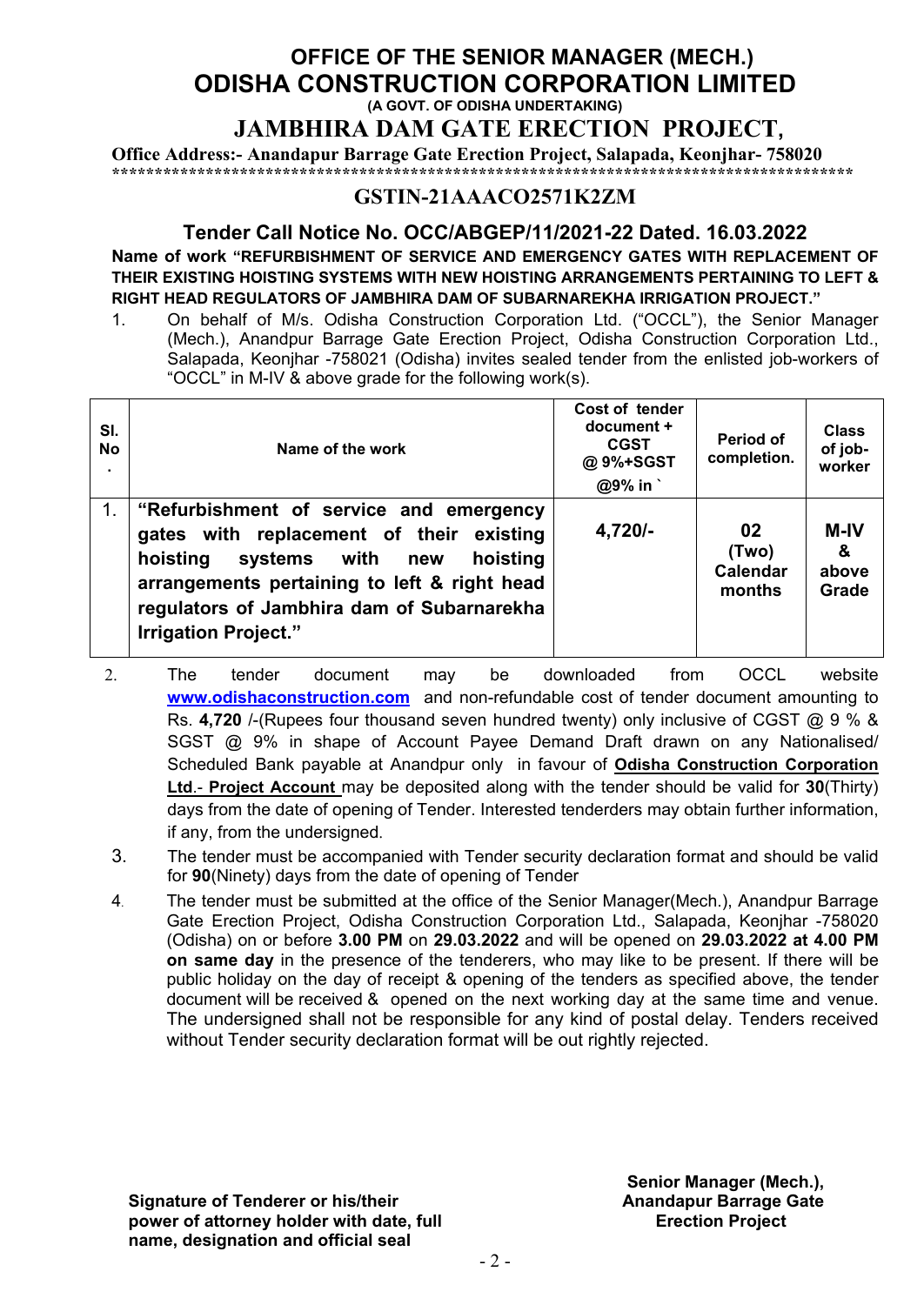- 5. Intending Job-Workers are required to furnish the following documents along with their tender.
	- (i) Tender Security declaration format.
	- (ii) Copy of valid GST certificate.<br>(iii) Copy of valid registration certi
	- Copy of valid registration certificate issued by Provident Fund Authority.
	- (iv) Copy of valid ESI registration certificate issued by competent authorities.
	- (v) Copy of PAN card
	- (vi) Copy of document indicating residential address.
	- (vii) Undertaking in prescribed format available in the tender document.
	- (viii) Copy of valid enlistment certificate as Job-Worker issued by "OCC Ltd."
	- (ix) Detailed planning of men, machinery and materials for executing the work
	- (x) Complete tender document duly filled-in and signed on each page by the tenderers or his/their power of attorney holder with date, full name, designation and official seal. In case of power of attorney holder the copy of such delegation is to be enclosed with the tender documents.
	- (xi) Detailed list and copies of documents of machinery owned by the tenderer.
- 6. The Job-Worker if required shall be asked to furnish rate analysis for the work for the quoted amount
- 7. The intending Job-Worker is to quote rates in enclosed bill of quantity & price schedule format only.<br>8. The succes
- The successful Job-Worker shall have to execute the work as per scope of work, methodology of work, technical specifications & price schedule as per direction of Engineer-in-charge and terms & conditions of agreement. The successful Job-Worker is required to furnish necessary labour license, issued by competent authority before commencement of the work.
- 9. Quantity may increase or decrease as per requirement during execution of work at site as per direction of Engineer-in-charge.
- 10. The authority reserves absolute right to accept or reject any or all tender without assigning any reason thereof.<br>11. The Job-Worker regis
- The Job-Worker registered under NSIC/MSME for participation in tender/quotation/tender are not entitled for exemption from payment of Security Deposit /Tender paper cost as per provision exist in O.P.W.D code and amended by Govt. of Odisha, Department of Water Resources.
- 12. The validity of offer should be for a period of **90**(Ninety) days from the date of opening of tender.OCC Ltd. may ask for further extension of validity if required without any price rise.
- 13. Any dispute arising out of this tender or order thereof is to be settled in proper court under the jurisdiction of Odisha High Court at Cuttack or courts under the jurisdiction of Odisha High Court at Bhubaneswar only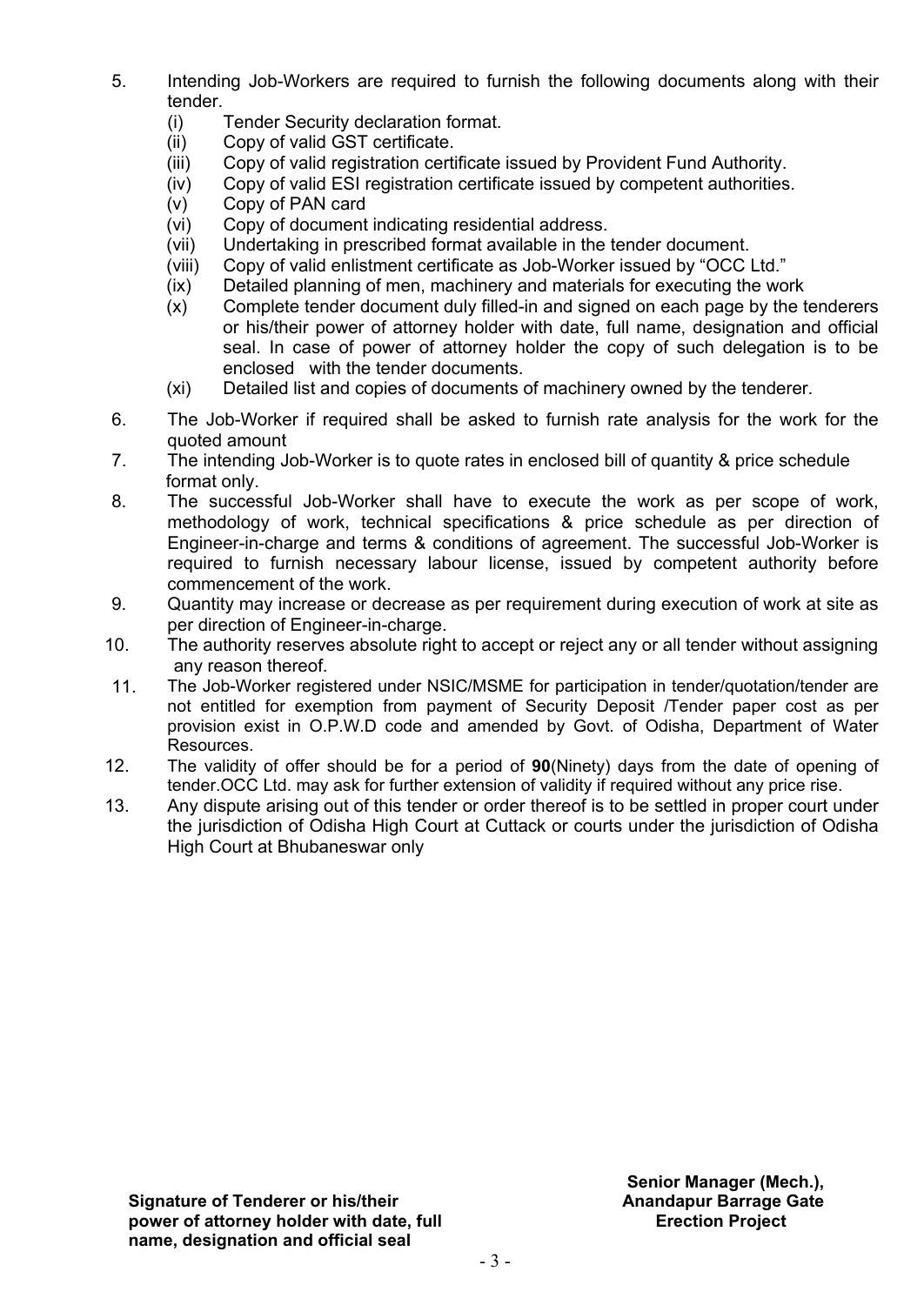#### **TENDER DOCUMENT COST DEPOSIT PARTICULARS**

#### **DETAILS OF TENDER DOCUMENT COST SUBMITTED ALONG WITH TENDER**

| 1. |                                   |     |               | Cost of Tender Rs. 4720 /- (Rupees four thousand seven hundred twenty) only vide |    |
|----|-----------------------------------|-----|---------------|----------------------------------------------------------------------------------|----|
|    | Draft<br>Demand                   | No. | Dated         | issued                                                                           | by |
|    | Bank,                             |     | <b>Branch</b> |                                                                                  |    |
| 2. | <b>GSTIN</b> Certificate          |     |               |                                                                                  |    |
| 3. | P.A.N. card                       |     |               |                                                                                  |    |
| 4. | Names of relations in O.C.C. Ltd. |     |               |                                                                                  |    |

5. Any other documents.

Full signature of "Tenderer" with date and seal.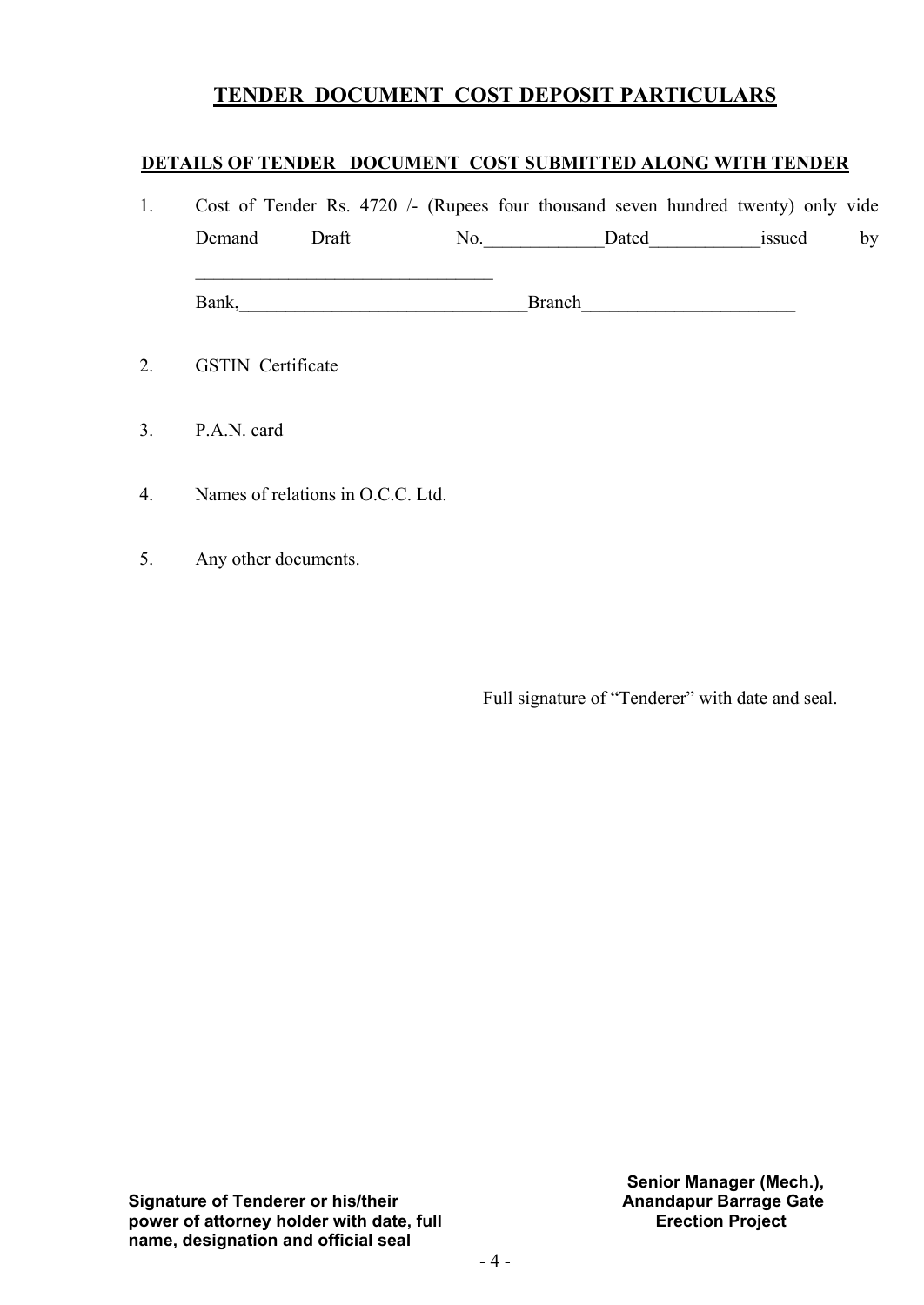#### **FORMAT OF TENDER SECURITY DECLARATION FROM JOB-WORKER IN LIUE OF EMD (On Job-Workers Letter head)**

| I/We, the authorized signatory of |  |
|-----------------------------------|--|
|                                   |  |
|                                   |  |
|                                   |  |

That in the event we withdraw/modify our tender during the period of validity Or I/we fail to execute formal contract agreement within the given timeline Or I/we commit any breach of Tender Conditions/Contract which attracts penal action and I/we will be suspended from being eligible for tendering/award of all future contract(s) of OCCL / Government of Odisha for a period of three years from the date of committing such breach.

> Signature and Seal of Authorised Signatory of Job-Worker

| Name of Authorised |
|--------------------|
|                    |
| Company            |

Name…………………………………………

**Signature of Tenderer or his/their power of attorney holder with date, full name, designation and official seal**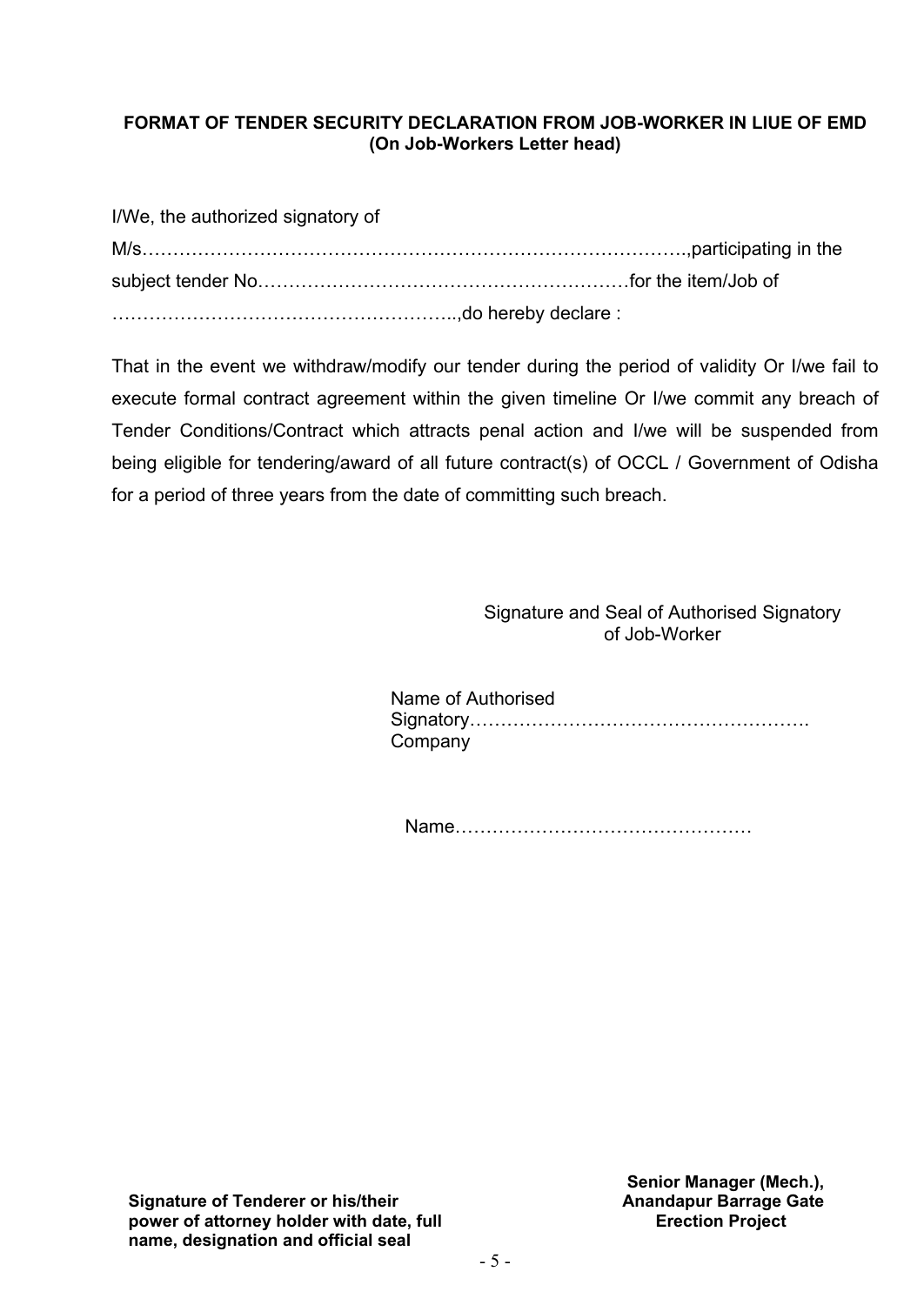## **UNDERTAKING OF TENDERER**

I / We Sri

(In case of the firm, the name of the proprietor / head of the firm along with the designation & name of firm should be mentioned)

| S/O: Sri      |         | Permanent resident of |  |  |  |  |
|---------------|---------|-----------------------|--|--|--|--|
| Vill /Street: | $P.O$ : | P.S:                  |  |  |  |  |
| Via:          | Dist:   | State:                |  |  |  |  |
| PIN:          |         |                       |  |  |  |  |

declare that I/ We have thoroughly gone through the tender document and I / We know the sites of works. I / We agree to work at rates quoted by me / us or at settled rates and abide by the terms and conditions of the tender document.

:

 Full signature of *"*Tenderer*"* with date and seal Present address for correspondence

**Signature of Tenderer or his/their power of attorney holder with date, full name, designation and official seal**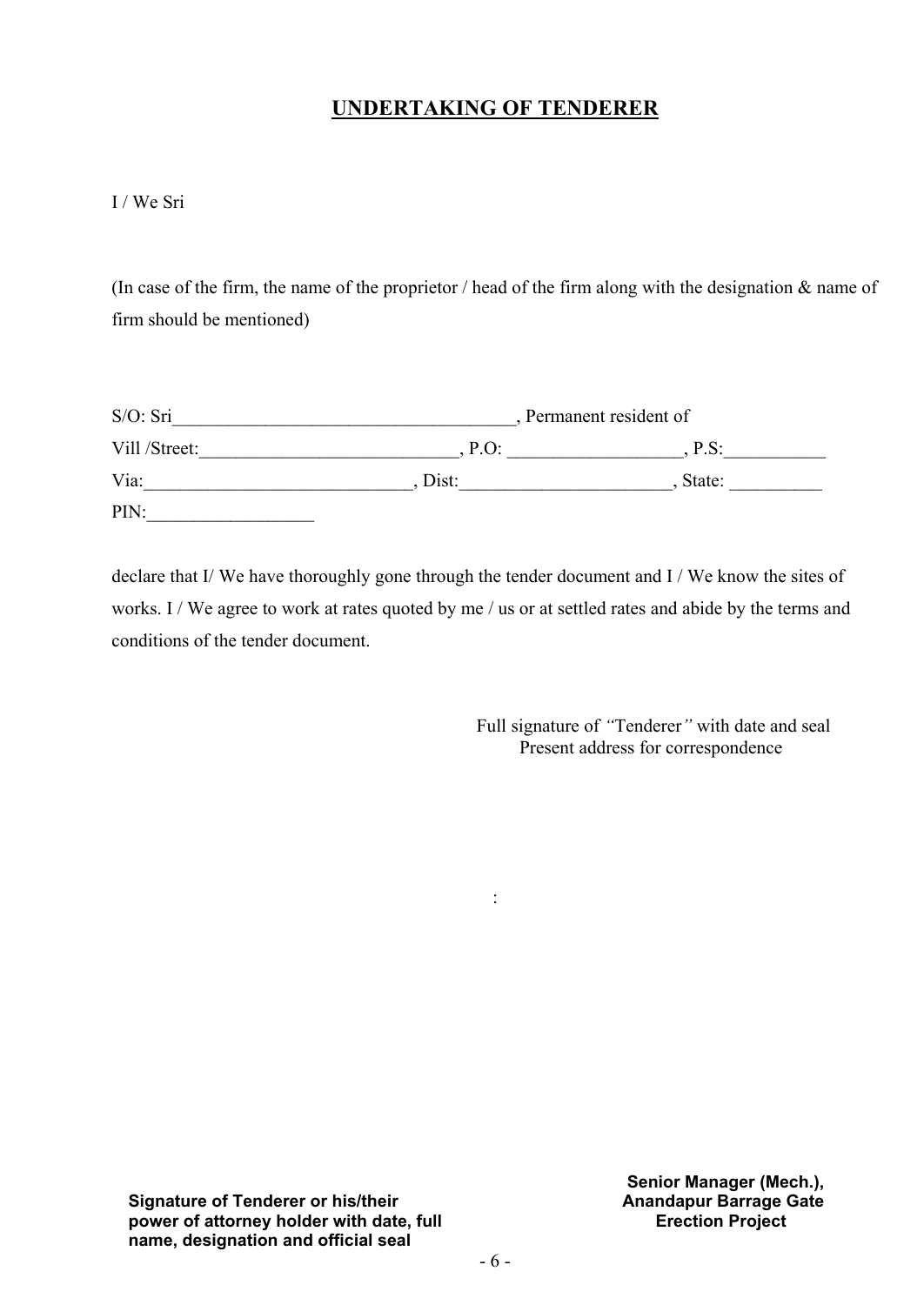# **SCOPE OF WORK**

Interested Job-Workers may visit the site of work before submitting the tender.

#### 1. **The scope of OCCL shall be as follows**:

- i) OCCL shall supply required bought out materials like bottom and side rubber seals, fasteners, paints, thinner, painting accessories, welding, electrodes, structural steels for fabrication of 2<sup>nd</sup> stage embedded parts, fabricated structures, wire ropes etc. to the successful Job- Worker at site of work.
- ii) OCCL shall arrange power supply at one point at site.
- iii) On unavailability of electricity, OCCL shall provide DG set with operator and POL, at site of work
- iv) OCCL shall supply welding machines at site of work.

#### 2. **The scope of Job-Worker shall be as follows:**

- i) Job worker shall supply DA & Oxygen gas with accessories like gas regulators, cutogen cutter, gas hose, welding cables, welding holder, welding helmet, apron etc..
- ii) The Job-Worker shall provide all required technical / non-technical / skilled workmen for execution of the work with unloading, shifting of fabricated structure, bought out materials transported to the work site and onward shifting to the sites of work.
- iii) Job worker shall provide scaffolding, machinery/equipments like suitable crane & safety materials for execution of works. All safety measures are to be taken during execution of work and safety equipments / materials required to the work and working personnel are to be arranged by the Job-worker.
- Iv) The job-worker will provide sand & cement materials for  $2^{nd}$  stage concreting works
- v) No accommodation will be provided by OCCL. The Job-worker has to arrange his own accommodation.
- vi) The Job-Worker shall arrange hutments for his workmen at site along with watch and ward of his materials and materials supplied by OCCL.
- vii) Any other unforeseen items / requirements at site of work shall be supplied/ executed by the Jobworker.
- viii) The items listed above / price schedule for the work are only indicative. There may be deletion / addition in the items / quantity as per necessity at site. Agency shall execute the items as per drawings, technical specification & direction of Engineer-in-charge.
- ix) Decision of the Engineer-in-Charge regarding scope of work of the Job-Worker shall be final and bindings on him. The Job-Worker will execute the items in the price schedule for the work as per direction of Engineer-in-Charge or his authorized representative.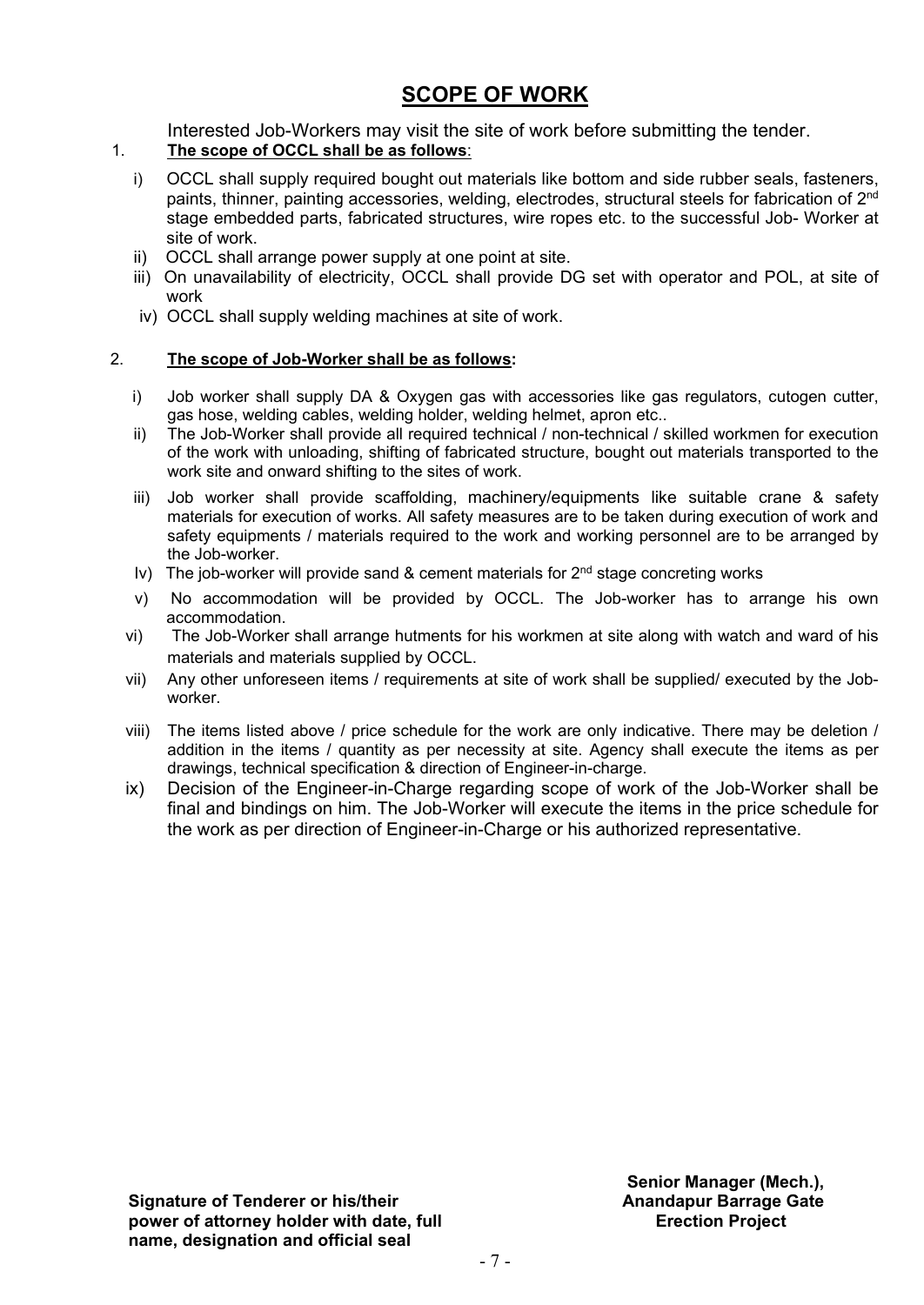# **GENERAL TERMS AND CONDITIONS**

#### 1. **DEFINITIONS**

- (i) "CORPORATION" means "ODISHA CONSTRUCTION CORPORATION LTD. ("OCCL" in short)" with registered office at Unit-8, Gopabandhu Nagar, Bhubaneswar – 751012 (Odisha) represented through its Managing Director or any other officer as designated by the "Corporation" from time to time.
- (ii) "**ENGINEER-IN-CHARGE**" means the qualified engineer deployed by the "Corporation" at work site for the work including the Senior Manager (Mech.), Odisha Construction Corporation Ltd., Anandapur Barrage Gate Erection Project, Salapada, Keonjhar – 758020 (Odisha) or their authorized person"
- **(ii) "JOB-WORKER / SUCCESSFUL TENDERER**" means the enlisted person / firm / organisation having men, machinery, materials etc. to execute the work satisfactorily as per scope indicated herein within stipulated period.
- **(iii)** "**CLIENT**" means the State Govt. or Central Govt. organization or any individual from whom "OCCL" has received the work for execution.

#### **2. AGREEMENT**

The "Job-Worker" shall enter into an agreement with the "Engineer-in-Charge" in the format on requisite value of stamp paper prescribed for the purpose by the "Corporation" within a stipulated period to be specified by the "Engineer-in-Charge" failing which the EMD and ISD shall be forfeited. The work may be awarded in favour of some other agency at the discretion of the "Corporation".

#### **3**. **RATE**

The rate quoted by the "Job-Worker" is to be indicated in Rupees (`), which shall be valid for the full period of execution or till completion of work whichever is later. No escalation or price variation in whatsoever form shall be entertained. The rates quoted by the "Job- Workers" should be firm for the entire period of execution.

The "Job-Worker" shall quote the rates to complete the works as per specifications inclusive of handling, loading, unloading, shifting, lift, de-lift, taxes, duties, levies, incidental expenses etc. that will be applicable on the work to be executed by him. No claim in this regard in whatsoever form shall be entertained.

#### **4. PAYMENT TERMS**

- i) Payment shall be made on unit basis as per bill of quantities mentioned in the price schedule for the work.
- ii) 90(Ninety)% payment shall be made only after the work at site against submission of bills by the "Job-worker" and verification of items by the "Engineer-in-Charge" & Balance 10 (Ten)% payment shall be made after 60(Sixty) days of commissioning, testing and satisfactory performance of complete agreement works (After final Bill).
- iii) No advance, price escalation and price adjustment shall be paid for the work. The rates shall remain firm through out the agreement period.
- iv) The payment to the "Job-Worker" shall be limited to the measurements taken basing on actual execution. The "Job-Worker" can not raise any dispute over the measurements allowed by the "Engineer-in-Charge" for the purpose of payment.
- v) The job-worker will bear the full cost of rectification or replacement of works required as per direction of "Client" or "Engineer-in-Charge".
- vi) Any penalty levied by "Client" on "OCCL" due to delay in work will be borne by the "Job-Worker" in full, if the "Job-Worker" is responsible for delay.

**Signature of Tenderer or his/their power of attorney holder with date, full name, designation and official seal**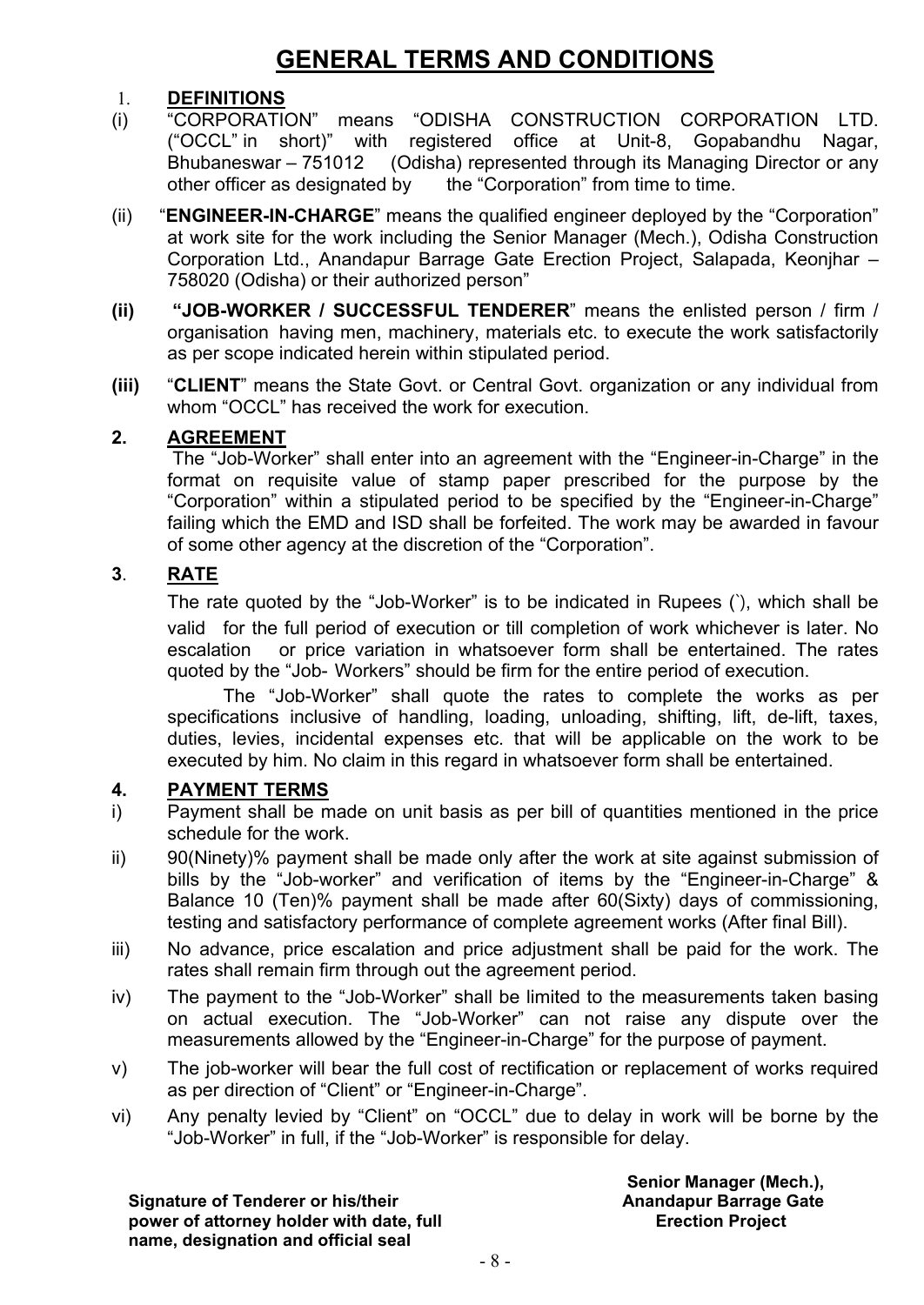#### **5. BANK GUARANTEE FOR THE COST OF STRUCTURAL STEEL MATERIALS & CONSUMABLES:**

The successful Job worker shall have to deposit Bank guarantee for the cost of structural steel materials, assembled & machined structures & consumables provided by OCCL before transporting the fabricated materials, assembled & machined structures to the erection site(If the fabricated , assembled & machined materials are to be transported by Job-Worker). The same shall be released after erection, testing & commissioning of gates and satisfactory performance thereof.

#### **6. INITIAL SECURITY DEPOSIT (ISD)**

The "Job-Worker" shall deposit Initial Security Deposit (ISD) at the rate of 2(Two) % of the work/agreement value on receipt of letter of intent of work within a period of 15 days from the date of issue but before execution of agreement. After receipt of the full ISD, the EMD received along with the tender shall be returned.

If the "Job-Worker" fails to deposit such initial security within the stipulated date, the EMD of the "Job-Worker" shall be forfeited and the work may be awarded in favour of some other agency at the discretion of the "Corporation".

#### **7**. **SECURITY DEPOSIT (SD)**

The Security Deposit (SD) at the rate of 5(Five) % shall be deducted on the gross amount of each bill of the "Job-Worker". The security will be released after 6(Six) months of completion of the work or settlement of final bill of the "Job-Worker", whichever is later, if no defect in the work is noticed and material account as well as all disputes including compliance of labour rules, ESI rules etc. are settled.

#### **8**. **ADDITIONAL SECURITY DEPOSIT**

The "Engineer-in-Charge" can deduct and withhold from the bill of the "Job-Worker" a sum not exceeding 10% and not less than 5% of the gross value of work done as additional security deposit for the rectification of defective and/or unsatisfactory work.

The additional Security Deposit shall be deducted in addition to normal security deposit. Such defects shall be rectified by the "Job-Worker" within such period as the "Engineer-in- Charge" may fix-up and if the "Job-Worker" fails to rectify the defects within the specified period, this shall be rectified by the "Engineer-in-Charge" at the cost and risk of the "Job-Worker".

The expenses so incurred in the rectification of the defective works and/or unsatisfactory work done by the "Job-Worker" shall be recovered from the bills or any other dues of the "Job-Worker" or otherwise as per law. In this connection, the decision of the "Engineer-in-Charge" shall be final and binding on the "Job-Worker". The additional security deposit shall be released in full, when the "Job-Worker" rectifies the defects in time at his cost / after 60(sixty) days of commissioning, testing & satisfactory performance of complete Agreement works(after final Bill).

#### **9. WITH HELD AMOUNT FOR EPF, FPF AND ESI DUES**

2(Two)% shall be deducted and kept withheld from R.A. bills of the "Job-Worker" towards EPF, FPF and ESI dues. If the "Job-Worker" produces clearance in support of deposit of EPF, FPF and ESI dues with the concerned authority within 3(Three) months from the end of each financial year, the above withheld amount shall be released. Otherwise, the "Corporation" shall deposit the same with Provident Fund Authority and ESI Authority. Penalty, if any, shall be recovered from the "Job-Worker".

**Signature of Tenderer or his/their power of attorney holder with date, full name, designation and official seal**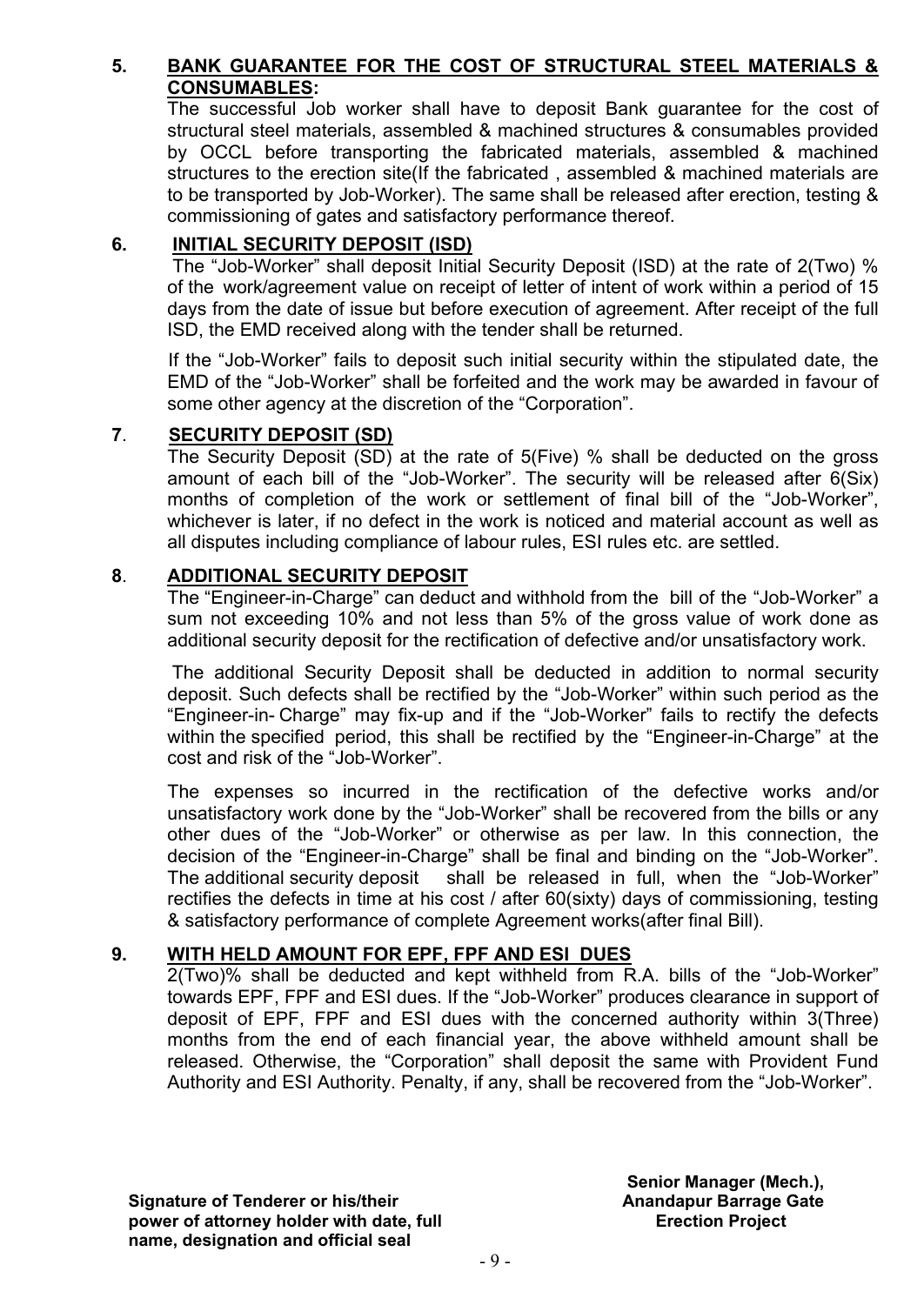#### **10. INCOME TAX, GST, OTHER TAXES, DUTIES, LEVIES ETC.**

Income tax at the prevailing rate from time to time will be deducted from each bill of the "Job-Worker" and shall be deposited with Income Tax Authorities. Any other taxes, duties,royalties, levies etc. as applicable from time to time shall also be deducted.

The job worker shall deposit GST at prevailing rate against the bill raised by him, with the GST authorities, which shall be reimbursed to him during payment of the bill amount.

#### **11. OPTIMUM USE OF MACHINERY, VEHICLES, EQUIPMENTS, TOOLS, TACKLES, CONSUMABLES AND STEEL MATERIALS**

The "Job-Worker" shall ensure optimum utilisation of the plants, machinery, equipments, tools, tackles, consumables, steel materials etc.(If supplied to Job-Worker) and shall not create any hindrance for others. The decision of the "Engineerin-Charge" regarding the optimum requirement shall be final and binding on the "Job-Worker".

#### **12. RECORD OF MATERIALS, CONSUMABLES, MACHINERY, EQUIPMENTS, TOOLS, TACKLES ETC.**

The "Job-Worker" shall be responsible for maintaining the data and complete records of issue and consumption of materials and consumables as well as record of plants, machinery, equipments, tools, tackles, steel materials etc. issued. The materials, plants,machinery, equipments, tools, tackles, steel materials etc. shall be issued as per requirement and availability only. Crane, machinery, materials, tools, tackles etc. required at erection site, shall be arranged by Job worker.

The materials supplied by the "Corporation" will be received by the "Job-Worker" from the "Corporation" store on submission of indent by the "Engineer-in-Charge". Transportation of materials to site of work and storage at site are the responsibility of the "Job-Worker".

The "Job-Worker" will keep an accurate record of "Corporation" materials and furnish the consumption statement of such materials. The surplus materials, if any, are to be returned to the "Corporation" store at his cost failing which, the cost of excess materials will be recovered from the dues of the "Job-Worker" at 5(Five) times the issue rate of "OCCL" or market rate, whichever is higher.

The materials, if and when supplied by the "Job-Worker", shall be of the best and suitable quality as per specifications stipulated in the technical specifications and subject to approval of "Engineer-in-Charge"/"Client", whose decisions, as regards quality of the materials, shall be final.

#### **13**. **RETURN OF PLANTS, MACHINERY, EQUIPMENTS, TOOLS, TACKLES, MATERIALS, CONSUMABLES ETC.**

The plants, machinery, equipments, tools, tackles, excess steel materials, excess consumables etc. of the "Corporation" are to be returned by the "Job-Worker" in good working condition after completion of the work/termination of the contract by the "Corporation". The "Corporation" may hire plants, machinery, equipments, tools, tackles etc. from the owner as well as outside for use in work. The same are also to be returned by the "Job-Worker" in acceptable good working condition with original fittings after completion of the work/termination of the contract by the "Corporation". Any damage to/ by the plants, machinery, equipments, tools, tackles etc. during use by the "Job-Worker" shall be booked to the "Job-Worker" for recovery from his bills.

The balance unused/excess steel materials, consumables etc. of the "Corporation", if any, shall be returned by the "Job-Worker" in good condition at specified places as per direction of the "Engineer-in-Charge" failing which the cost at 5(Five) times the market rate shall be deducted from the "Job-Worker".

**Signature of Tenderer or his/their power of attorney holder with date, full name, designation and official seal**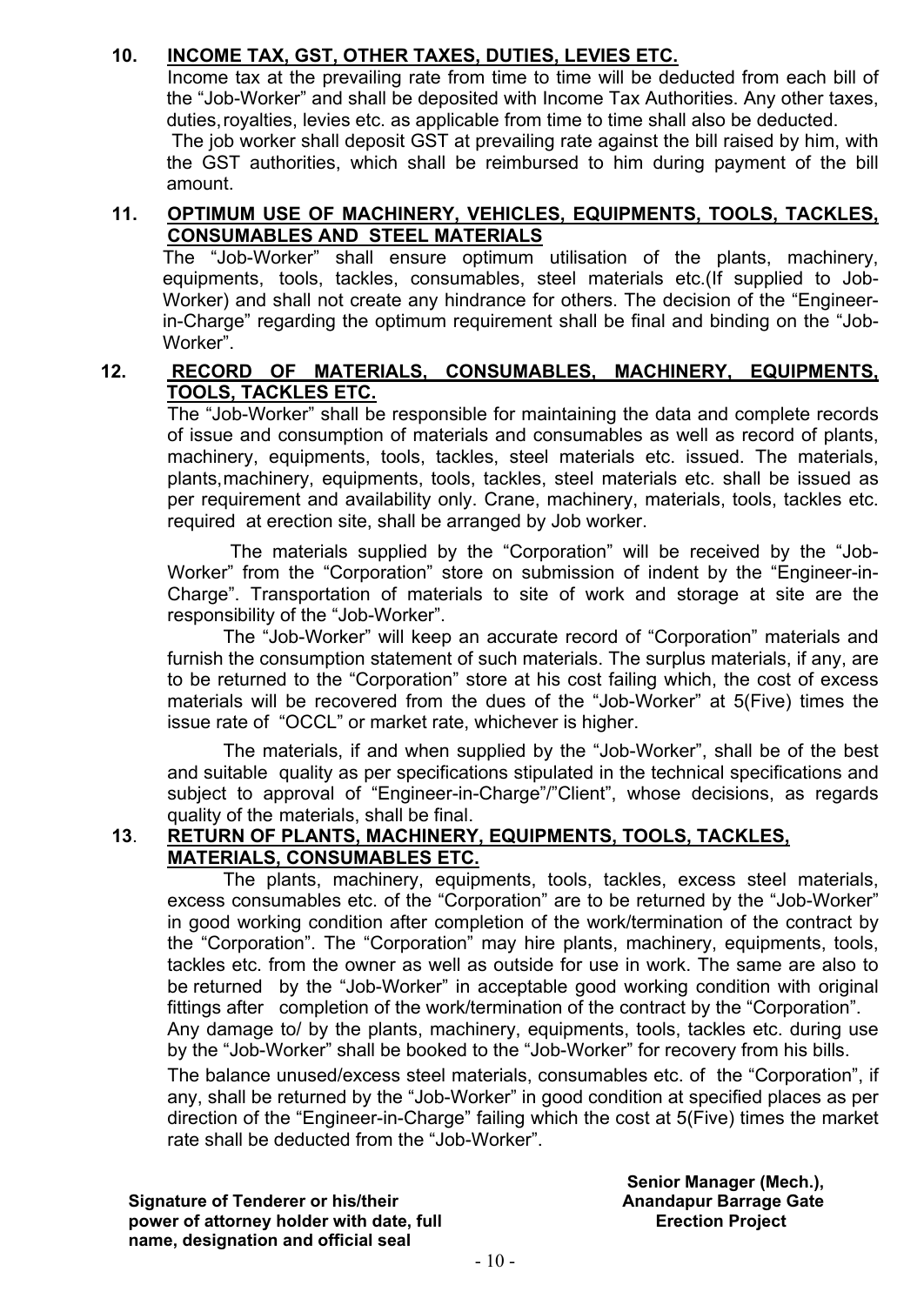#### **14. SCRAP STEEL MATERIALS**

The scrap steel materials generated during execution of work out of steel materials issued by "OCCL" shall be the property of the "Corporation". It is the responsibility of the "Job-Worker" to collect and stack them at proper location/locations as per direction of the "Engineer-in-Charge". The "Job-Worker" shall be responsible for return of the same. An unaccounted loss of 0.5% shall be allowed. Balance has to be returned to the "Corporation". In case of non-return of the same, the cost as decided by the "Engineer-in- Charge" shall be recovered from the "Job-Worker".

#### **15. MEASUREMENT OF WORK**

The quantity of work executed shall be measured and payment made once in a month or on completion of work or on termination of the agreement, when final measurement will be made and account will be adjusted accordingly. The decision of the "Engineerin-Charge" regarding the rates, progress, measurement and quality of the work shall be final and binding on the "Job-Worker".

#### **16. INDIAN STANDARDS, DRAWINGS AND SPECIFICATIONS**

The work shall be carried with due diligence and in a workman like manner in accordance with relevant Bureau of Indian Standard specifications on the basis of latest approved drawings and technical specifications supplied by "Corporation" in absence of which as per the direction of "Engineer-in-Charge".

.The technical specifications in the relevant agreement between the "Corporation" & owner and approved drawings & technical specifications issued by the owner & "Corporation" shall be the basis for execution of work under the agreement. In the absence of approved drawings and technical specifications, the direction of the "Engineer-in-Charge" shall be final and binding on the "Job-Worker".

The "Job-Worker" shall make arrangements to take copies of the approved drawings from the office of the "Engineer-in-Charge" for reference during execution of work.

#### **17. PAYMENT TO WORKMEN**

The "Job-Worker" should maintain job register and payment rolls of their workmen and get those checked by the "Engineer-in-Charge" or his authorised representative from time to time. The payment to the workers/ supervisory staff shall be made by the "Job-Worker" in the presence of the owner and/or "Engineer-in-Charge" or his authorised representative. The paid pay roll register shall be signed by the "Engineer-in-Charge" or his authorised representative as a token of disbursement. The copies of paid pay roll shall be submitted to the "Engineer-in-Charge" within a period of 7(Seven) days from the date of payment failing which no further payment to the "Job-Worker" shall be released.

#### **18 WORKMEN COMPENSATION**

In case of any loss due to accident arising during/in connection with execution of the contract, the "Job-Worker" will pay compensation to his workmen. The "Job-Worker" will be fully responsible for his workmen as per workmen's compensation act and labour laws in force during entire period of execution of contract. In case, the "Job-Worker" fails to do so, the "Corporation" may pay the same and recover the same from the bills/ dues of the "Job-Worker".

#### **19 INFORMATION OF WORKMEN**

The "Job-Worker" will make his own arrangements for procurement of labour and shall furnish all information of workmen employed by him like name, father's name, full permanent address, sex and age to the "Engineer-in-Charge" along with the pay.

**Signature of Tenderer or his/their power of attorney holder with date, full name, designation and official seal**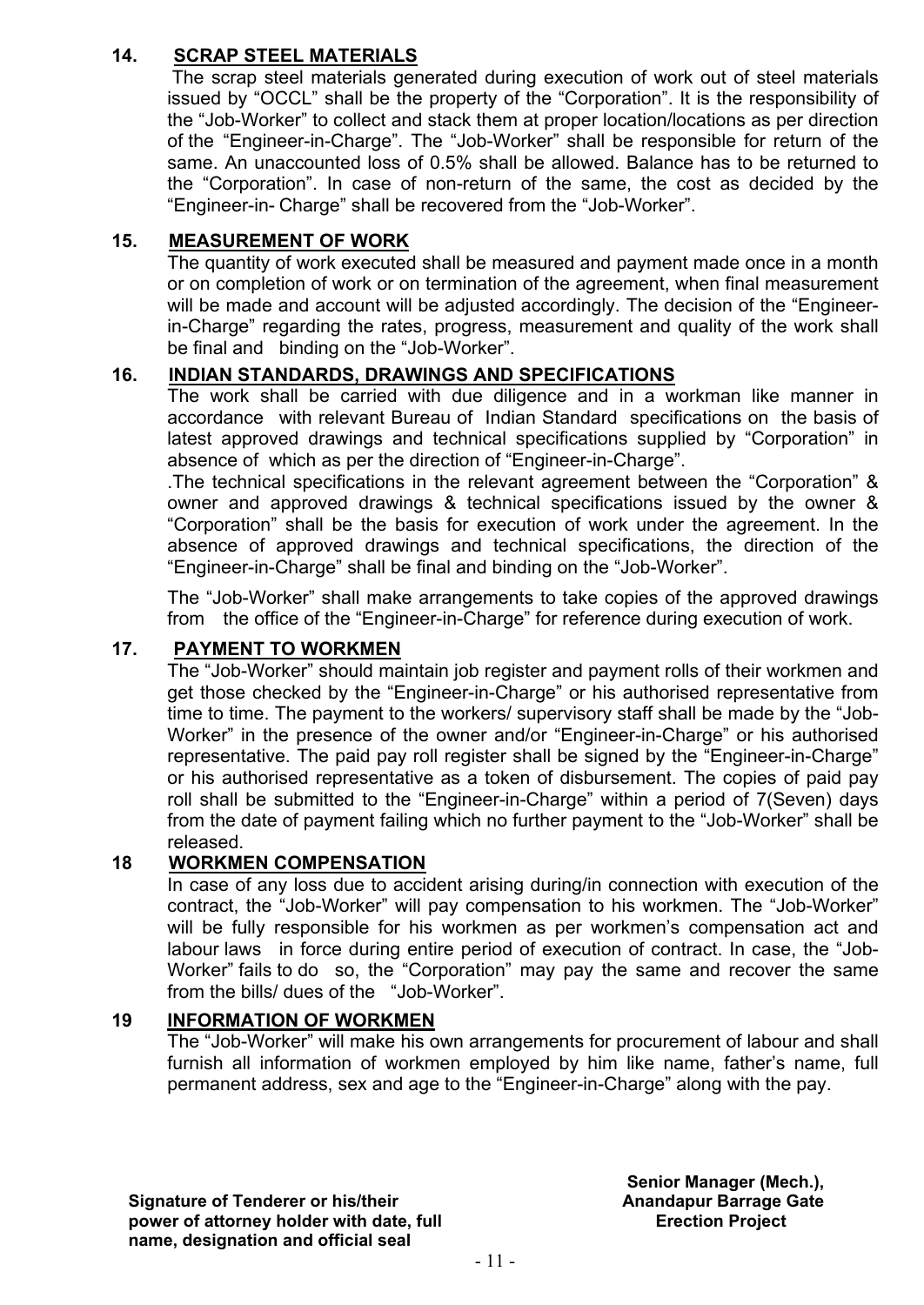#### **20**. **STATUTORY REQUIREMENTS**

The "Job-Worker" shall comply all statutory requirements applicable at site of work such as minimum wage act, labour act, factory act, workmen's compensation act, provident fund rules, employee's state insurance rules etc. A certificate to this effect shall be enclosed by the "Job-Worker" with each Running Account Bill for payment.

#### **21. MINIMUM AGE OF WORKMEN**

The "Job-Worker" shall not employ any person, who is below the age of 18(Eighteen) years or unfit for the tendered items. The "Engineer-in-Charge" shall have right to decide, whether any labour employed by the "Job-Worker" is below the age of 18(Eighteen) years or unfit and refuse to allow any labour, whom he decides to be below the age of 18 years or unfit for any other reason.

#### **22. LABOUR LICENCE**

The "Job-Worker" has to obtain valid labour license and maintain all records at his own cost as per the conditions laid down in the labour rules in vogue and amended from time to time.

#### **23 MINIMUM WAGE ACT**

The "Job-Worker" shall pay wages of each labour at the rate not less than the wages as per Minimum Wages Act in force and as may be amended from time to time. The "Engineer-in-Charge" has the right to enquire into and decide on any complaint of the labourers relating to non-payment or less payment of wages to them and his decision will be final and binding on the "Job-Worker".

#### **24. NON-PAYMENT OF DUES OF LABOURERS**

If the "Job-Worker" fails to pay the dues of labourers engaged by him for this work in time, the same shall be paid by the "Engineer-in-Charge" directly to the deserving workers. The expenditure so incurred on account of non-payment or less payment shall be recovered from the bills or any other dues of the "Job-Worker".

#### **25. PROVIDENT FUND (PF)**

Employees Provident Fund shall be payable by the "Job-Worker" as per the Provident Fund Rules in force and shall keep the "Corporation" indemnified for it. He should get the registration number for this from the Regional Provident Fund Commissioner, Odisha. He shall produce the records in support of payment of EPF/FPF dues to the "Engineer-in-Charge" for check and record by the "Engineer-in-Charge".

#### **26. EMPLOYEES STATE INSURANCE SCHEME (ESI)**

The Employees State Insurance Scheme(ESI), wherever applicable, shall be payable by the "Job-Worker" as per the E.S.I. Rules in force and shall keep the "Corporation" indemnified for it. He shall produce the records in support of payment of ESI dues to the "Engineer-in-Charge" for check and record.

#### **27. WORKMEN INSURANCE**

The workmen insurance shall be the responsibility of the "Job-Worker". He shall produce the records in support of workmen insurance to the "Engineer-in-Charge" for check and record.

#### **28. HUTMENTS/TEMPORARY ACCOMMODATION**

The "Job-Worker" has to arrange hutments/temporary accommodation for his own labourers/ workmen at the work site at his own cost.

**Signature of Tenderer or his/their power of attorney holder with date, full name, designation and official seal**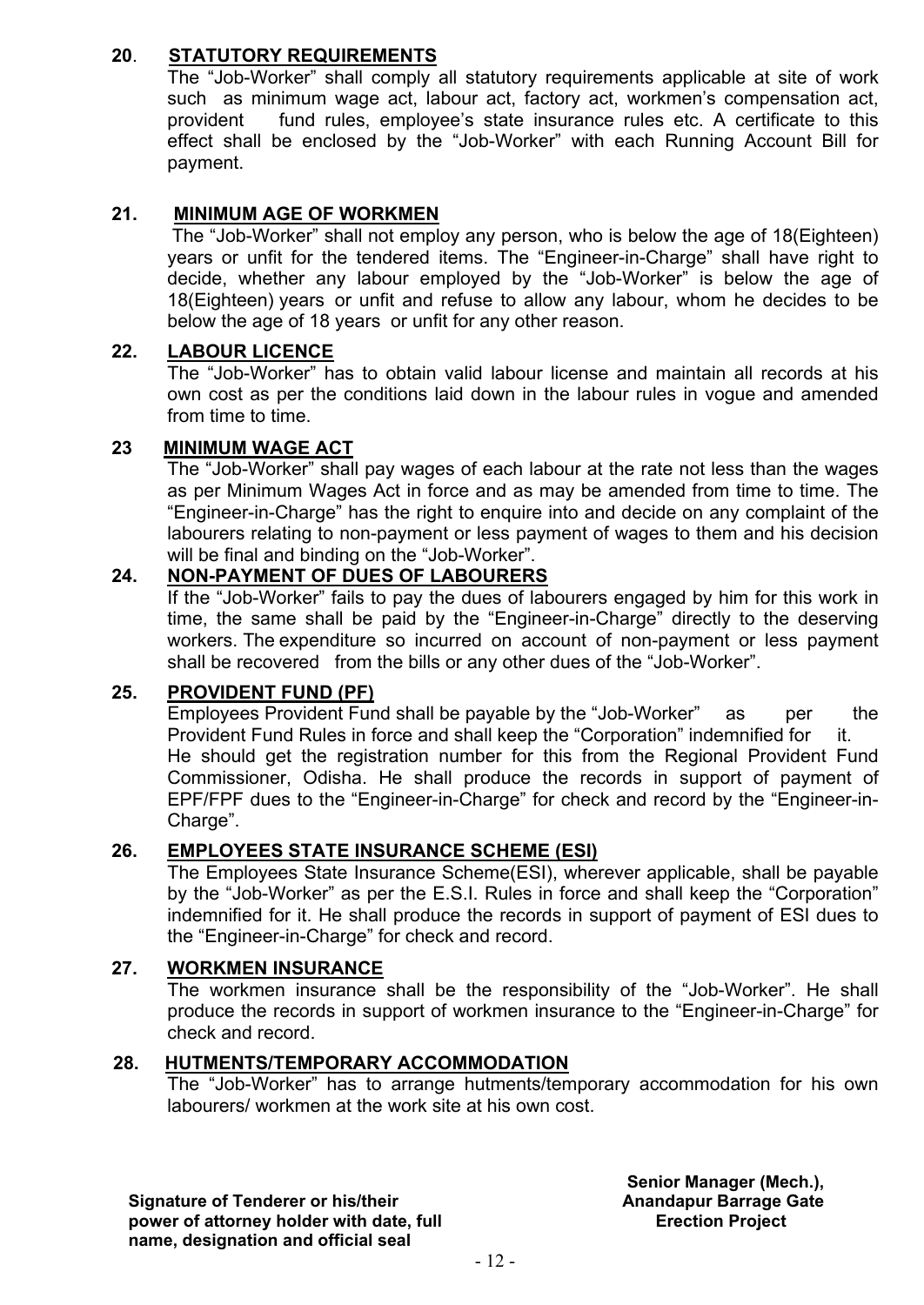#### **29. IDLE LABOUR**

"OCCL" will not be held responsible for idle labourers of the "Job-Worker" for any reason, whatsoever and no claim on this account will be entertained.

#### **30. WORKING IN SHIFTS**

If necessary, the "Job-Worker" may be asked to work in two (2) or 3 (three) shifts. Normally, the work shall be executed in shifts. The "Job-Worker" may, if required, have to engage the workmen on overtime to complete the work in scheduled time. The overtime cost shall be borne by the "Job-Worker".

#### **31. CLAIMS AND LIABILITIES**

All claims/liabilities etc. arising out of Explosives act and labour laws shall be borne by the "Job-Worker" and he shall keep the "Corporation" indemnified against them and also in case of injuries or death of labourer(s) resulting from accidents during the execution of the work. In case the "Corporation" will have to pay for any such claims under Workmen's Compensation Act, the same shall be adjusted from the pending bills/dues of the "Job-Worker" or shall be recovered otherwise as per law from him.

#### **32. SAFETY**

The "Job-Worker" should abide by the safety laws and rules of statutory bodies, "Corporation" and owner as per directions of "Engineer-in-Charge" and Safety Officers inspecting from time to time.

#### **33. WATCH AND WARD**

The "Job-Worker" shall arrange watch and ward and safety of the site of work, constructed structures, machinery, vehicles, equipments, tools, tackles, consumables, steel materials etc. of the "Corporation" and owner at his own cost.

#### **34**. **AUTHORISED PERSON**

The "Job-Worker" may in writing authorise his power of attorney holder or any other person to draw materials, avail facilities, attend measurements etc. during the course of execution of work. All liabilities created by the authorised person of the "Job-Worker" by way of loss of materials drawn, amenities availed, unpaid wages created etc. shall be considered as the liabilities of the "Job-Worker" and such liabilities shall be made good by the "Job-Worker" or it shall be recovered from the bill/payment due to him.

#### **35. SPLITTING UP WORK**

The successful Job worker shall have to execute the erection, painting, commissioning, testing and related civil works. No splitting up work shall be made and there may be increase or decrease in the quantity of work mentioned in the quotation document without assigning any reason thereof and no claim whatsoever will be entertained on this account. The quantity as per agreement may also increase or decrease as per actuals.

#### **36. BREACH OF CONTRACT**

The ISD including EMD, SD and additional SD are liable to be forfeited in the event of breach of contract and the agreement shall be terminated. The dues of the "Corporation" including due of labourers/workmen and other statutory payable liabilities payable by the "Corporation" as principal employer shall be cleared by the "Job-Worker". The decision of the "Engineer-in-Charge" in this regard shall be final and binding on the "Job-Worker". The amount remaining as outstanding against the "Job-Worker" after adjustment of his dues shall be payable by him to "OCCL". If necessary, legal action may be taken for recovery of the dues of the "Corporation" including labour and statutory dues to be cleared by the "Corporation" as principal employer and "OCCL" reserves the right to recover the payable amount from the "Job-Worker" from works done by his under any other organization or from his properties.

**Signature of Tenderer or his/their power of attorney holder with date, full name, designation and official seal**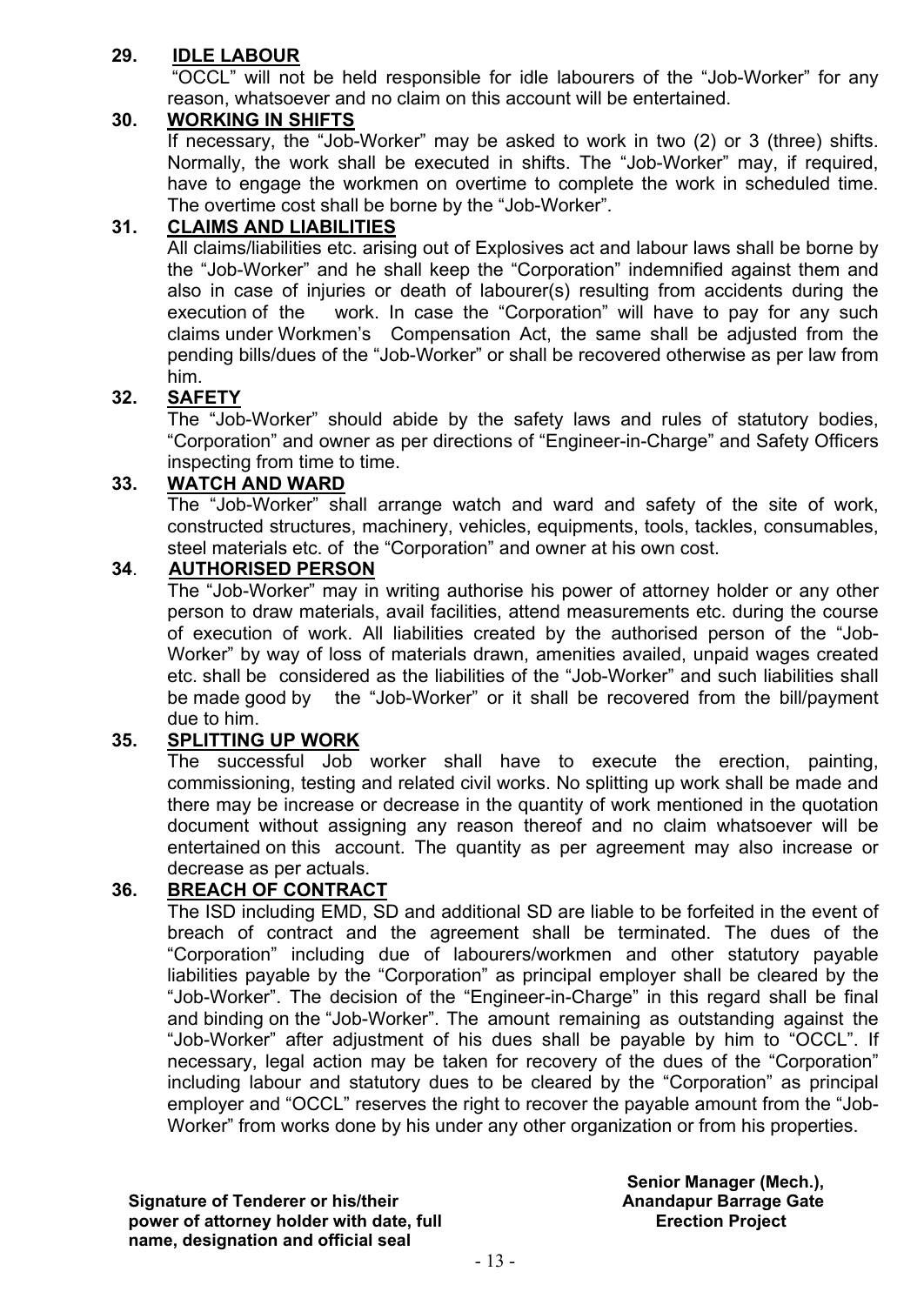#### **37. TERMINATION OF CONTRACT**

The "Engineer-in-Charge" may put an end to the agreement at his option at any time due to (a) Bad workmanship (b) Dis-proportionate progress (c) Non-compliance of labour rules or (d) Any other reason. The decision of the "Engineer-in-Charge" is final in this respect and no claim on this account will be entertained. "OCCL" also reserves the right to take ex parte measurements, if the "Job-Worker" does not co-operate in taking final measurements after termination of contract.

#### **38. RESPONSIBILITY OF JOB-WORKER**

The work shall be completed by the "Job-Worker" in all respect within the stipulated period of completion and the responsibility of the "Job-Worker" shall cease only, when the items are fully accepted by the owner after erection at project site.

#### **39. PROGRESS OF WORK AND PENALTY**

The "Job-Worker" will achieve the desired progress as per programme. If the "Job-Worker" fails to achieve the contracted quantity every month as per programme, penalty at the following rates shall be imposed.

| SI.   | Failure percentage (%)                 | Penalty percentage (%)                            |
|-------|----------------------------------------|---------------------------------------------------|
| No.   |                                        |                                                   |
| (i)   | Less than $10(Ten)\%$                  | 1(One)% of value of defaulted quantity            |
| (ii)  | Above 10 (Ten)% and upto 20 (Twenty)%  | 2(Two)% of value of defaulted quantity            |
| (iii) | Above 20(Twenty)% and upto 30(Thirty)% | 5(Five)% of value of defaulted quantity           |
| (iv)  | Above 30(Thirty)%                      | To be asked to demobilise with penalty equivalent |
|       |                                        | to 10(Ten)% of value of defaulted quantity. The   |
|       |                                        | "Engineer-in-Charge" will off-load the work and   |
|       |                                        | get the work done through any other agency or of  |
|       |                                        | its own at the risk and cost of the "Job-Worker". |
|       |                                        | No claim will be allowed to the "Job-Worker" in   |
|       |                                        | this regard.                                      |

#### **40. REJECTION DUE TO BAD WORKMANSHIP**

The rejection due to bad workmanship shall be charged to the "Job-Worker" at a cost of rejected items plus 20(Twenty) %.

#### **39. TESTING OF WELDERS AND OTHER SKILLED/SEMI-SKILLED WORKMEN**

The qualification test of welders and other skilled/semi-skilled workmen may be conducted at site by the "Engineer-in-Charge" and only qualified welders and other skilled/semi-skilled workmen shall be deployed for the work. The cost of testing shall be borne by the respective "Job-Worker".

#### **41 QUALITY ASSURANCE AND QUALITY CONTROL**

Quality Assurance/Quality Control Plan shall be prepared before commencement of site activities and shall be followed maintaining stage-wise up-to-date record of the

## work.<br>**42. SITE 42. SITE VISIT**

The "Job-Worker", interested to participate in the tender, should visit the site of work and get himself acquainted with site conditions and tendered work before submitting the quotation.

#### **43. DEVIATION OF PROVISIONS IN AGREEMENT**

The "Job-Worker" will not vary or deviate from the provisions in the agreement without obtaining prior permission in writing from the "Corporation".

**Signature of Tenderer or his/their power of attorney holder with date, full name, designation and official seal**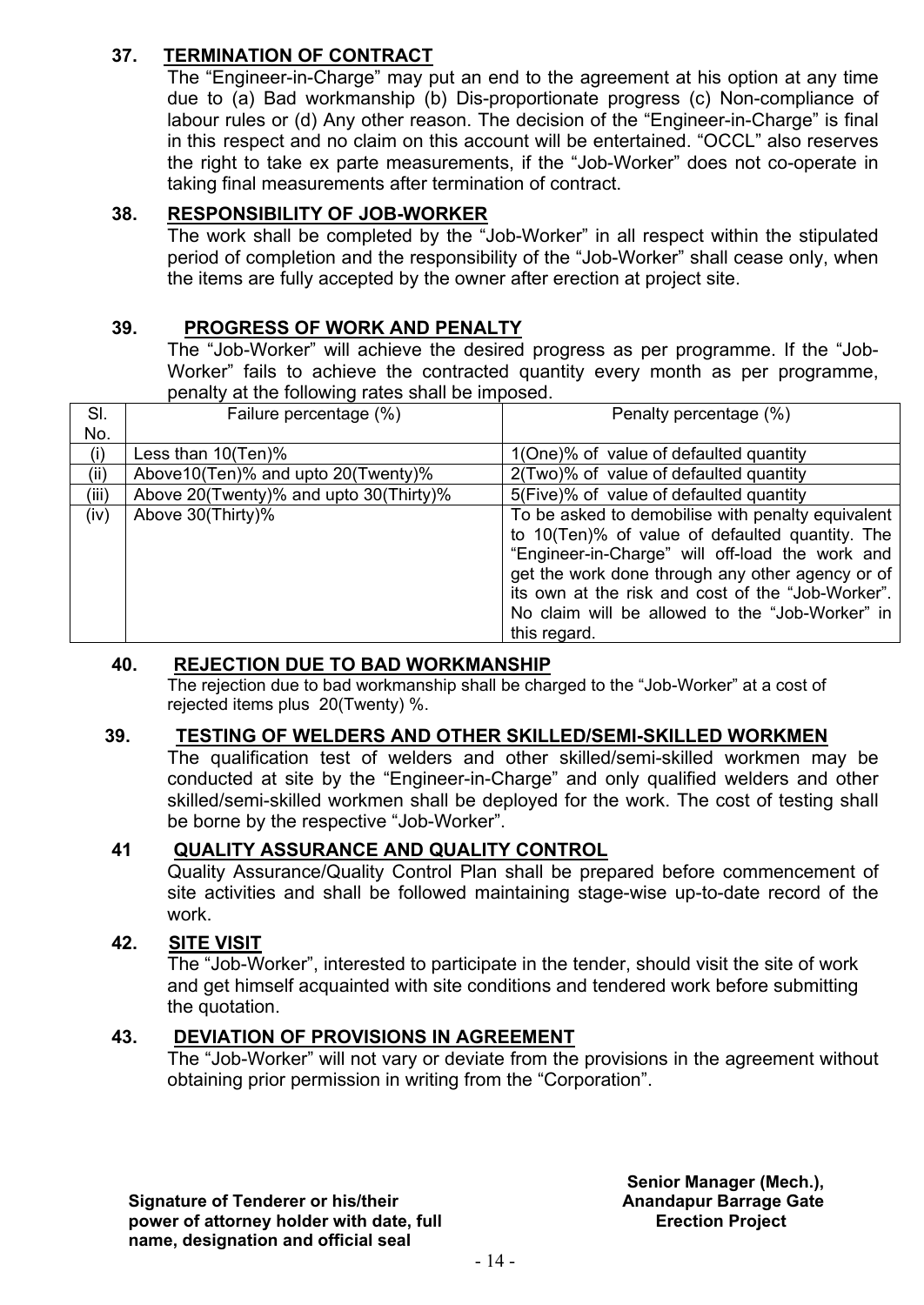#### **44. RIGHT OF THE "CORPORATION**"

The "Corporation" reserves the right to cancel a particular quotation call or all quotation calls without assigning any reason thereof. The offer of any quotationer or all may be cancelled without assigning any reason thereof. The requirement shown in any quotation call notice are only indicative and may vary.

#### **45. SUB-LETTING**

The work under any agreement shall not be assigned or sublet to anybody by the "Job Worker". If the "Job-Worker" shall assign or sublet or attempt to do so, the "Engineerin-Charge" shall terminate the agreement and shall get the work done through any other agency or of its own at the risk and cost of the "Job-Worker". No claim will be allowed to the "Job-Worker" in this regard. "OCCL" reserves the right to have access also to units of the "Job-Worker" to verify, if works are actually executed by him.

#### . **46. EXECUTION OF EXTRA ITEMS AND EXTRA QUANTITIES**

All extra items are to be executed by the "Job-Worker" at mutually agreed rates. All extra quantities are to be executed at agreement rates. If required, the "Job-Worker" has to furnish the working analysis as per actuals to arrive at the extra items rates.

#### **47. FORCE MAJEURE:**

Neither party shall be liable to the other for any loss or damage occasioned by or arising out of acts of God such as unprecedented flood, volcanic eruption, earthquake or other convulsion of nature and other acts such as but not restricted to invasion, the act of foreign countries, hostilities, or war-like operations before or after declaration of war, rebellion, military or unused power which prevent performance of the contract and which could not be foreseen or avoided by a prudent person.

#### **48. JURISDICTION**

.

For all liabilities created under the various contractual obligations/impositions under this agreement, the "Job-Worker" undertakes not to raise any dispute or litigations in connection there with and shall make all endeavors to resolve all disputes amicably through conciliation and in all such cases, the decision of the Managing Director, "OCCL" shall be final and binding on the "Corporation" as well as on the "Job-Worker" failing which all such disputes arising out of the agreement shall be subject to jurisdiction of Hon'ble High Court of Odisha at Cuttack and their sub-ordinate courts at Bhubaneswar only. Both the parties agree by mutual consent that any dispute relating to this agreement is barred from arbitration ration.

**Signature of Tenderer or his/their power of attorney holder with date, full name, designation and official seal**

\*\*\*\*\*\*\*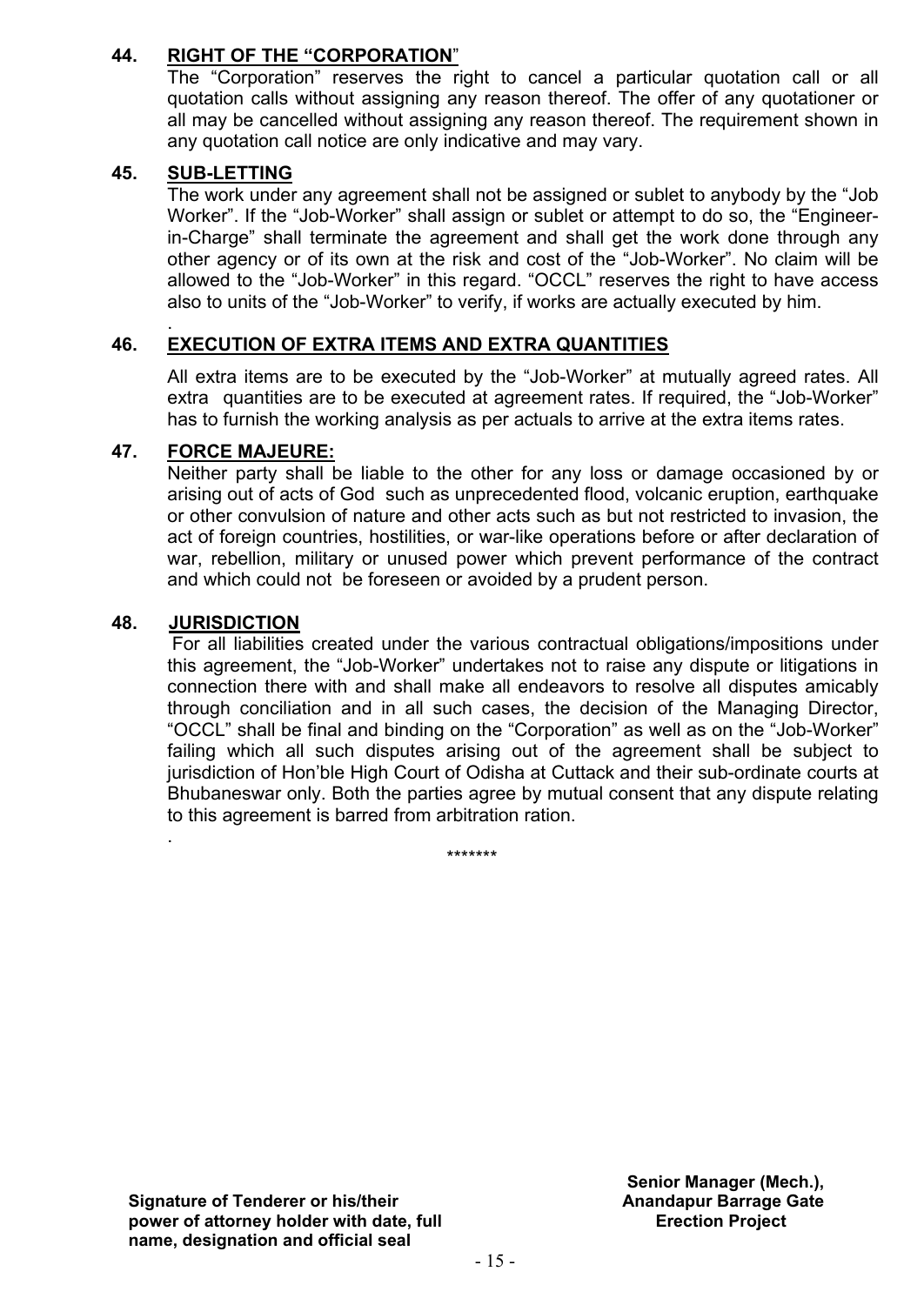# TECHNICAL SPECIFICATIONS

All erection, commissioning, testing & related mechanical works shall be done as per the followings:

(a) Approved drawings to be issued by "Engineer-in-Charge" from time to time

- (b) Technical specifications to be issued by "Engineer-in-Charge" from time to time
- (c) Relevant standards of BIS and other National/International bodies
- (d) Directions issued by "Engineer-in-Charge" from time to time

In case of any conflict, the decision of "Engineer-in-Charge" shall be final and binding on the "Job-worker".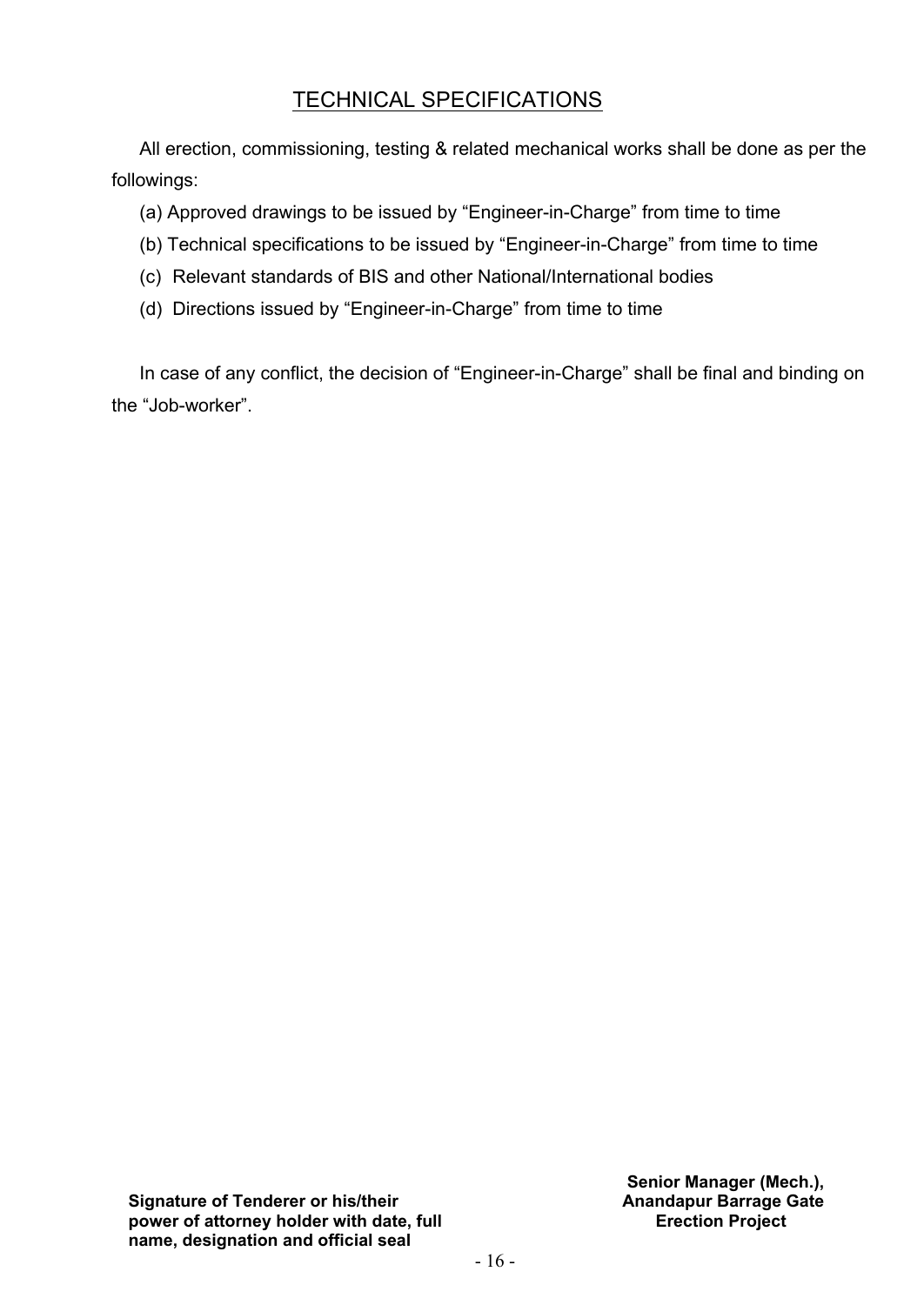## **OFFICE OF THE SENIOR MANAGER (MECH.) ODISHA CONSTRUCTION CORPORATION LTD. (A GOVT. OF ODISHA UNDERTAKING) JAMBHIRA DAM GATE ERECTION PROJECT,**

#### **Office Address:- Anandapur Barrage Gate Erection Project, Salapada, Keonjhar-758020**

**PRICE SCHEDULE**

**Name of the work: "Refurbishment of service and emergency gates with replacement of their existing hoisting systems with new hoisting arrangements pertaining to left & right head regulators of Jambhira dam of Subarnarekha Irrigation Project."** 

|                  |                                                                                                                                                                                                                                                                          |                     |                                                                                                                                | Rate per each unit                         |                                              |                                  |             | <b>Total Amount for</b><br>full quantity in |
|------------------|--------------------------------------------------------------------------------------------------------------------------------------------------------------------------------------------------------------------------------------------------------------------------|---------------------|--------------------------------------------------------------------------------------------------------------------------------|--------------------------------------------|----------------------------------------------|----------------------------------|-------------|---------------------------------------------|
| SI.<br><b>No</b> | <b>Description of items</b>                                                                                                                                                                                                                                              | Quantity<br>in Unit | <b>Basic price</b><br>including,<br>unloading,<br>loading, shifting,<br>handling<br>charges etc. as<br>required in per<br>Unit | <b>GST</b> as<br>applicable<br>in per Unit | Total in<br>figures<br>in per<br><b>Unit</b> | Total in<br>words in<br>per Unit | In figures  | In words                                    |
|                  | 2                                                                                                                                                                                                                                                                        | 3                   | 4                                                                                                                              | 5                                          | $6 = (4+5)$                                  |                                  | $8 = (6x3)$ | 9                                           |
|                  | Dismantling of shed covering existing hoisting system &<br>generator, stacking the dismantled material at a designated<br>place by Deptt. within 5 KM from site.                                                                                                         | 4 Set               |                                                                                                                                |                                            |                                              |                                  |             |                                             |
| 2                | Dismantling of existing hoisting system from its foundation<br>& shifting the same to a designated place by Deptt. within<br>5 KM from site. Required vehicle shall be provided by<br>OCCL. The JW has to arrange necessary crane with crew<br>for loading and unloading | 4 set               |                                                                                                                                |                                            |                                              |                                  |             |                                             |
| 3                | Removal of existing gate from its groove.                                                                                                                                                                                                                                | 4 set               |                                                                                                                                |                                            |                                              |                                  |             |                                             |
| 4                | Sand blasting & painting of gates with 02 (Two) coats of<br>epoxy primer, 01 (One) coat of MIO paint and 02 (Two)<br>coats of black epoxy paint as per IS: 14177:1994.                                                                                                   | 140 Sqm.            |                                                                                                                                |                                            |                                              |                                  |             |                                             |

**Tender Call Notice No. OCC/ABGEP/11/2021-22 Dated.16.03.2022**

**Signature of Tenderer or his/their power of attorney holder with date, full name, designation and official seal**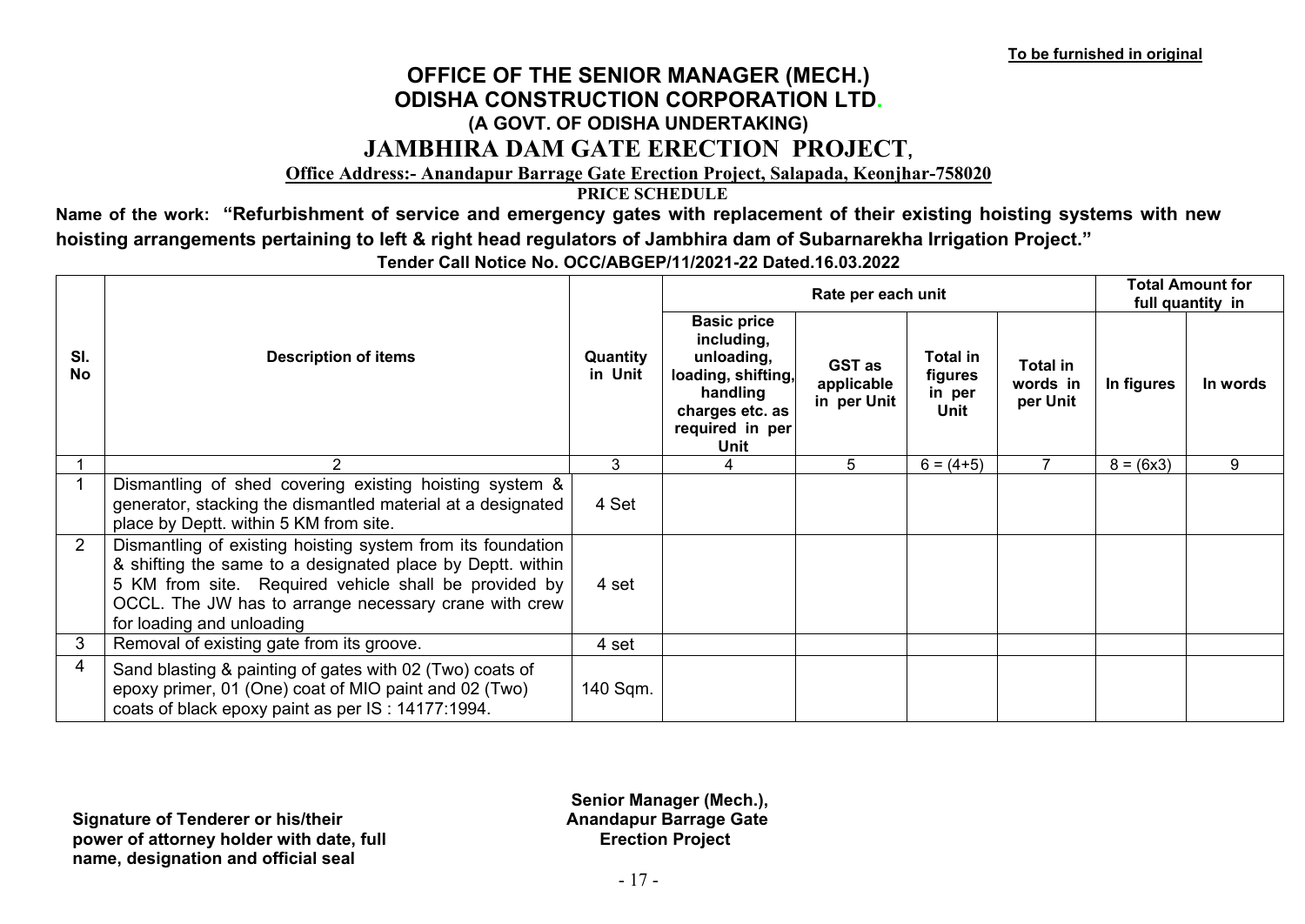|                  |                                                                                                                                                                         |                     | Rate per each unit                                                                                                              |                                      |                                               |                                         | <b>Total Amount for</b><br>full quantity in |          |
|------------------|-------------------------------------------------------------------------------------------------------------------------------------------------------------------------|---------------------|---------------------------------------------------------------------------------------------------------------------------------|--------------------------------------|-----------------------------------------------|-----------------------------------------|---------------------------------------------|----------|
| SI.<br><b>No</b> | <b>Description of items</b>                                                                                                                                             | Quantity<br>in Unit | <b>Basic price</b><br>including,<br>unloading,<br>loading, shifting,<br>handling<br>charges etc. as<br>required in `per<br>Unit | GST as<br>applicable<br>in `per Unit | <b>Total in</b><br>figures<br>in `per<br>Unit | <b>Total in</b><br>words in<br>per Unit | In figures                                  | In words |
| 1                | 2                                                                                                                                                                       | 3                   | 4                                                                                                                               | 5                                    | $6 = (4+5)$                                   | $\overline{7}$                          | $8 = (6x3)$                                 | 9        |
| 5                | Repair / Maintenance of gate wheels including change of<br>bearings if required, after removing those from the gate &<br>refitting the same after repair / maintenance. | <b>16 Nos.</b>      |                                                                                                                                 |                                      |                                               |                                         |                                             |          |
| 6                | Repair of damaged 2 <sup>nd</sup> stage embedded parts in its<br>position                                                                                               | 2.5 MT              |                                                                                                                                 |                                      |                                               |                                         |                                             |          |
| $\overline{7}$   | Concrete cutting for removal of damaged embedded parts.                                                                                                                 | 2 Cum.              |                                                                                                                                 |                                      |                                               |                                         |                                             |          |
| 8                | M-30 grade 2 <sup>nd</sup> stage concreting.                                                                                                                            | 8.5 Cum.            |                                                                                                                                 |                                      |                                               |                                         |                                             |          |
| 9                | Fitting of rubber seals to the gate after painting & fitting of<br>repaired wheel assembly to it.                                                                       | 4 sets              |                                                                                                                                 |                                      |                                               |                                         |                                             |          |
| 10               | Fitting of socketed wire rope including equalizer plate with<br>turn buckle, application of cardium compound                                                            | 4 sets              |                                                                                                                                 |                                      |                                               |                                         |                                             |          |